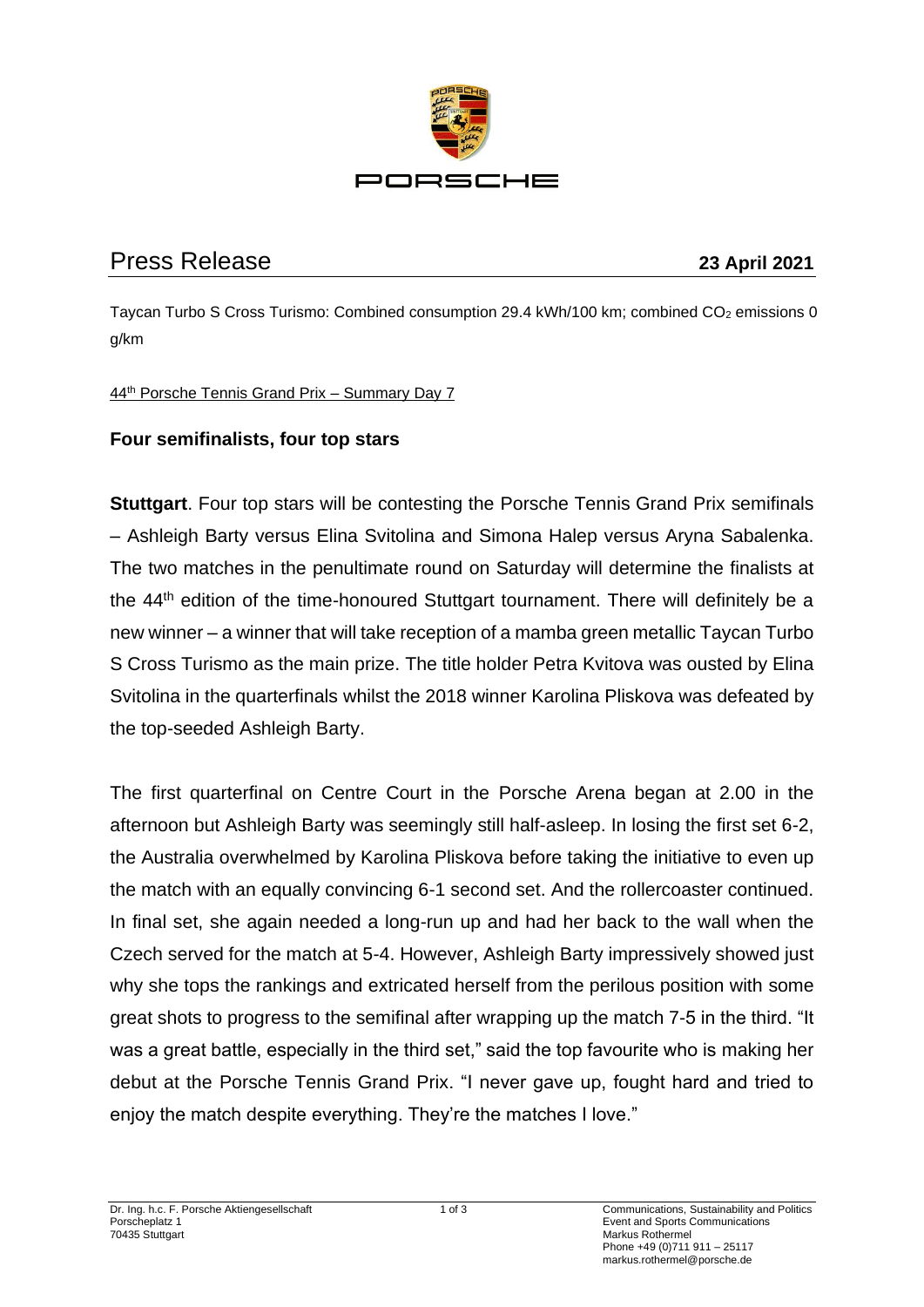Her semifinal opponent Elina Svitolina from Ukraine downed the title holder Petra Kvitova in the quarterfinals after eventually closing out the encounter 6-7 (4), 7-5, 6-2 after two hours 37 minutes. She was forced onto the back foot most of the time by the Czech and, after losing the first set in a tie-break, was soon 5-2 down in the second. The title holder was unable to convert her both first match point and then the second when she was serving for the match at 5-4. The world No. 5 continued battling to break back twice and eventually win a set that she had looked like losing. Her Czech opponent's resistance was broken even though she herself fended off three match points. Elina Svitolina was still out of breath at the winner's interview saying: "I expected a hard match but nothing like that. I fought for every single ball and it was the key to winning the match."

# **Simona Halep has it easy**

Ekaterina Alexandrova was in the quarterfinals by virtue of a surprise victory against Belinda Bencic. However, her winning run was brought to an end by Simona Halep. The two-time grand slam champion and Stuttgart No. 2 seed cruised to a 6-1 first set. Though the world No. 36 from Russia was improving all the time, the Romanian did not have to exert herself too much when taking the second 6-4, also thanks to her excellent serve. The fact that she had lost the last two matches against the Russian was of no importance anymore. "I have learned from the defeats and made her run a bit more," said Simona Halep who is playing the Porsche Tennis Grand Prix for the sixth time. Looking ahead to the semifinals, she was nevertheless, "glad to finish off the match in two straight sets."

It was a long semifinals day in the Porsche Arena, one that ended just before midnight when Aryna Sabalenka finally converted her fourth match point to beat Anett Kontaveit 7-5, 4-6, 6-1. The No. 5 seeded Belarusian and the unseeded Estonian, the 2019 runner-up, gave each other no quarter for almost two and a half hours, Even the third set was much closer than the score suggests. "I was under pressure every second of the match and there were lots of emotions of the court," said the winner. "In the third